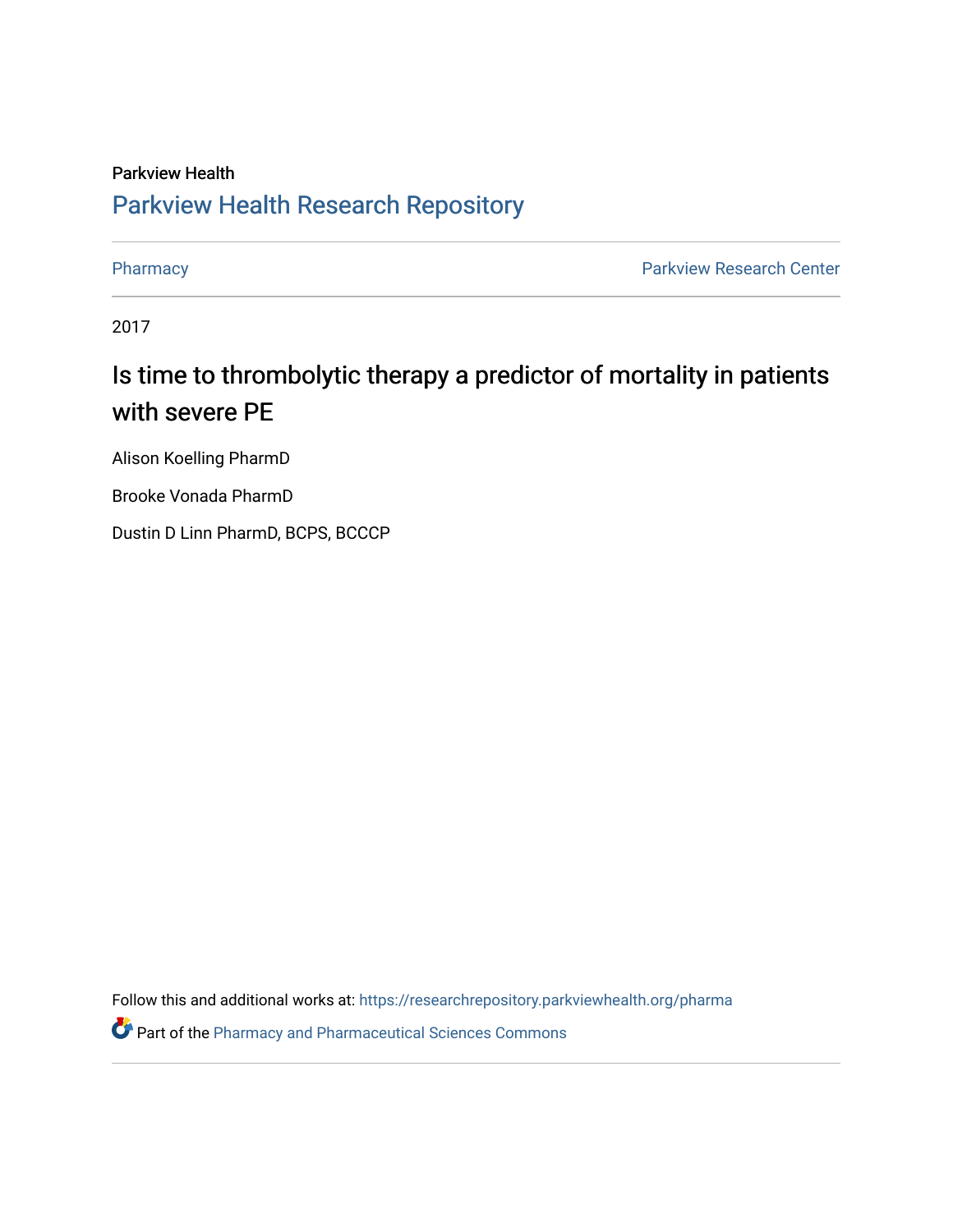# **Manchester**<br>University

## **COLLEGE of PHARMACY, NATURAL & HEALTH SCIENCES**

Venous thromboembolism (VTE) which comprises pulmonary embolism (PE) and deep vein thrombosis (DVT) has been a public health concern for several years. VTE accounts for an estimated 60,000 to 100,000 deaths per year in the United States. Specifically, patients who present with an acute PE, it has been estimated 25% of these patients have sudden death as the first symptom. 2

Clinical presentation of an acute PE can manifest as nonspecific symptoms which may include: chest pain, cough, hemoptysis, dyspnea, tachypnea, shortness of breath, wheeze, and some patients may present in cardiopulmonary arrest.<sup>1,2</sup> Severe acute PE can be classified as either massive or submassive PE. A patient with a massive PE would present with signs and symptoms of shock and persistent arterial hypotension. Patients with submassive PE present with hemodynamic stability but positive biomarkers (troponin and BNP) and right ventricular dysfunction. <sup>3</sup> Patients who present with PE are at higher risk of death and adverse outcomes with increasing severity of illness and thrombolytic therapy is indicated in massive PE and may be frequently utilized in submassive PE. Prior studies have identified APACHE II score and need for mechanical ventilation as predictors of mortality in ICU patients, while thrombolytic therapy was identified as protective, however, the urgency of thrombolytic therapy administration has not been evaluated in severely ill patients.<sup>5</sup> The purpose of this study is to evaluate if time to thrombolytic therapy can be used as a predictor of mortality in patients receiving intravenous thrombolysis for severe acute PE.

- This study was a retrospective chart review of patients receiving intravenous alteplase for PE from March 2013 through August 2017.
- Patients who received intravenous alteplase for PE per a standard order set were identified from a database that underlies the electronic medical record (EMR).
- Data regarding risk factors for mortality in this patient population, including laboratory findings, vital signs and co-morbid conditions, were manually extracted from the EMR.

- Mann Whitney U test was used for analyzing differences in survivors and nonsurvivors.
- Chi Sqare test was used for nominal risk factors for mortality.
- The Student T-test was used for continuous variables.
- If time-to-alteplase was found to be an independent predictor of mortality in univariate analysis, a multivariate linear regression analysis would be conducted to evaluate an association with mortality.

• Time to alteplase was defined as the time from ER admission to onset of drug administration, in minutes.

1. Freedman, Jane E., and Joseph Loscalzo.. "Arterial and Venous Thrombosis." *Harrison's Principles of Internal Medicine, 19e* Eds. Dennis Kasper, et al. New York, NY: McGraw-Hill, 2014, http://accesspharmacy.mhmedical.com.maproxy.palni.edu/content.aspx?bookid=1130&sectionid=797

# **Is time to thrombolytic therapy a predictor of mortality in patients with severe PE**

**Alison Koelling, Pharm.D. Candidate; Brooke Vonada, Pharm.D. Candidate; Dustin D. Linn, Pharm.D., BCPS, BCCCP; Manchester University College of Pharmacy Natural & Health Sciences Fort Wayne, Indiana**

## **BACKGROUND AND OBJECTIVE**

## **AUTHOR DISCLOSURES**

## **DISCUSSION AND LIMITATIONS**

## **DESIGN AND METHODS**

### *Data Collection*

### *Study Groups*

• Two study arms, survivors and non-survivors.

### *Statistical Analysis*

### *Definition*

## **Figure 1**: Box and whisker plot of time to alteplase between survivors and nonsurvivors.



## **REFERENCES**

2. Venous Thromboembolism (Blood Clots). VTE Home. CDC. Available at: https://www.cdc.gov/ncbddd/dvt/data.html. Accessed September 20, 2017 3. Konstantinides SV, Barco S, Lankeit M, Meyer G. Management of PE: An Update. *J Am Coll Cardiol*

- 32572.
- 
- 2016; 67:976-990.
- 30; 114(17-18):766-72.
- Respir J. 2016; 2432808

4. Wochenschr WK. Mortality of patients with pulmonary embolism. *Wien Klin WochenschrI.* 2002 Sep

5. Ergan B, Ergun R, Caliskan T, et al. Mortality related risk factors in high-risk pulmonary embolism. Can

### *Discussion*

• Alteplase is an effective treatment option for patients presenting with acute massive PE but increases risk of major bleeding events and death from

• Severity of symptoms at presentation increase a patients risk for death. <sup>4</sup> Few studies have examined how time to alteplase administration in acute PE affects a

- complications.
- patient's risk for death.
- submassive PE.
- 
- 
- 

• Patients with massive PE were at higher risk of death than patients with

• Out of 43 patients our study found no difference between time to administration of alteplase and mortality in patients diagnosed with massive PE.

• No direct predictors of death were identified in patients who had multiple comorbidities, a history of smoking and coagulopathy.

• Higher baseline serum creatinine, sPESI score, and RSVP were statistically significant for predicting death in patients. (p <0.01, p = 0.025, & p<0.01 respectively). These identified risk factors for death were more likely indicative of illness severity rather than specific risk factors related to alteplase administration.

### *Limitations*

• Single site and small sample size, n=43.

• Hospital admitted patients that developed a PE may skew the results.

• BNP values was found to be a statistically significant biomarker but only 17 of 43

- 
- 
- patients had BNP measured.

Authors of this presentation have nothing to disclose concerning possible financial or personal relationships with commercial entities that may have a direct or indirect interest in the subject matter of this presentation.

| Table 1: Baseline characteristics (n=43) |           |  |  |  |
|------------------------------------------|-----------|--|--|--|
|                                          | n(%)      |  |  |  |
| Mean age, years                          | 61.8      |  |  |  |
| Female                                   | 23(53.5)  |  |  |  |
| Mean weight, kg                          | 100.6     |  |  |  |
| Admitted from emergency department       | 33 (76.7) |  |  |  |
| <b>Classified as massive PE</b>          | 29(67.4)  |  |  |  |
| Received 100 mg alteplase                | 42 (97.7) |  |  |  |
| History of tobacco use                   | 21(48.8)  |  |  |  |
| <b>History of hypertension</b>           | 24(55.8)  |  |  |  |
| <b>Anticoagulation before alteplase</b>  | 29(67.4)  |  |  |  |

## **RESULTS**

#### **Table 1**: Baseline characteristics (n=43)

Mean age, years

Mean weight, kg

| <b>Measure</b>                                                                          |                | Survivors $N = 28$ Non-survivors $N = 15$ | <b>P-value</b>            |  |
|-----------------------------------------------------------------------------------------|----------------|-------------------------------------------|---------------------------|--|
| Baseline Scr (mg/dL)                                                                    | 1.36           | 1.83                                      | < 0.01                    |  |
| Median sPESI score                                                                      | $\overline{2}$ | 3                                         | 0.025                     |  |
| RVSP (mmHg)                                                                             | 50             | 61.5                                      | < 0.01                    |  |
| BNP (pg/mL)                                                                             | 40,20          | 22,769                                    | 0.04                      |  |
| Time to alteplase (hours)                                                               | 94             | 139                                       | $\geq 0.05$               |  |
| <b>Classification of PE</b>                                                             |                |                                           | <b>Mortality Rate (%)</b> |  |
| <b>Massive</b>                                                                          | 15             | 14                                        | 46.4%                     |  |
| Submassive                                                                              | 12             | $\overline{1}$                            | 6.7%                      |  |
| *Scr = serum creatinine, sPESI = simplified PE severity index, RVSP = right ventricular |                |                                           |                           |  |

systolic pressure.

#### **Table 2**: Univariate analysis of predictors of death.

## **CONCLUSION**

Time-to-alteplase administration was not a risk factor for mortality in our patient population; however, the population may have been too small to detect clinically meaningful differences. Larger studies should consider time from symptom onset to alteplase administration and time from presentation to administration as potential predictors for mortality. Future studies could evaluate more patient specific risk factors, symptom presentation and laboratory values as well as different alteplase dosing for predictors of death in patients with acute PE.

• Outliers > 30 hours have been removed, however, this does not change the outcome of figure 1.